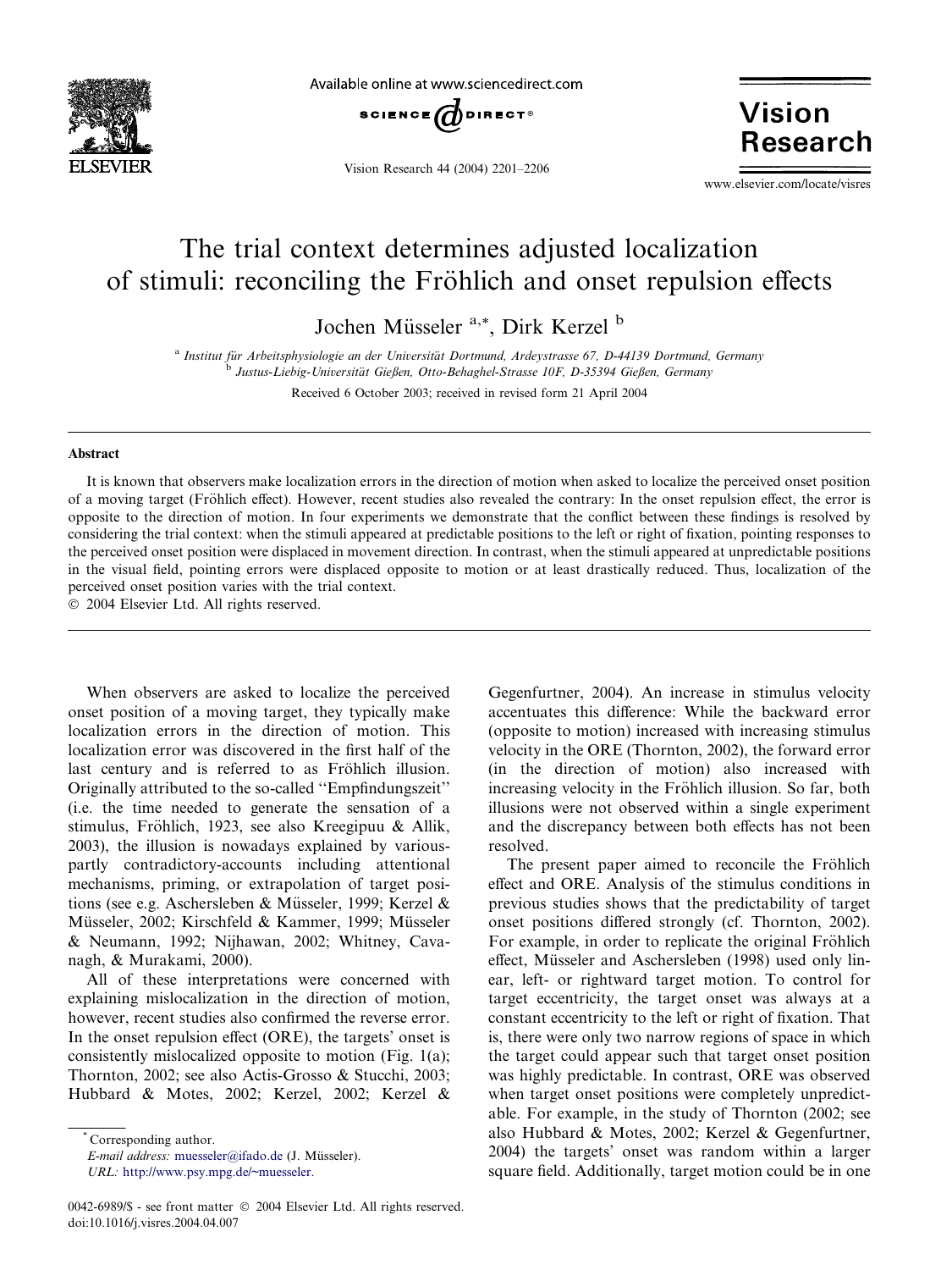

Fig. 1. (a) Stimulus presentation in the experiments. A moving stimulus appeared to the left or to the right of the fixation. Perceived starting positions were in the direction of motion in the Fröhlich effect and opposite the direction of motion in the onset repulsion effect. (b) Mean localization errors and standard errors of the mean (between observers) of the first position of a moving stimulus. Positive and negative values indicate errors in and opposite the direction of the motion, respectively.

of four directions (up, down, left or right). Therefore, the present experiments examine whether the conflicting localization errors might be caused by the different trial context.

# 1. Experiment 1

Localization performance was compared in identical trials set in either a 'constant context' in which target onset locations were predictable, and a 'random context' in which they were not.

# 1.1. Method

#### 1.1.1. Apparatus and stimuli

The experiments were run on a Macintosh computer with Matlab using the Psychophysics Toolbox extension (Brainard, 1997; Pelli, 1997). The stimuli were presented on a 20" color monitor (75 Hz refresh rate,  $1024 \times 768$ pix). The participant's head was placed on a chin rest 500 mm in front of the monitor. The stimuli were presented with a black-on-white projection with a monitor's luminance of about 37 cd/m<sup>2</sup>. A gray disc of  $0.7^{\circ}$  visual angle with a luminance of 19 cd/ $m<sup>2</sup>$  was used as moving stimulus. Its onset position was  $6.6 \pm 0.5^{\circ}$  to the left or to the right of a central fixation cross and stimulus velocities were 9.9 and 28.5% (yielding presentation times of 734 and 254 ms). The trajectory length was always 7.2°.

Two context conditions were compared: In the constant-context condition, stimuli appeared always on the horizontal meridian to the left or to the right of fixation and moved away from the fovea (fugal motions). In the random-context condition, one sixth of the stimuli were as in the constant-context. In the remaining five sixth of the trials, the vertical and horizontal onset positions were random in a square of  $30^{\circ} \times 30^{\circ}$  with the fixation cross in the center. In these trials horizontal direction of

motion was random such that is fugal and petal motions were equally likely.

# 1.1.2. Design and procedure

The constant-context and random-context conditions were presented in separate blocks with the order of blocks counterbalanced across participants. Additionally, two velocities were varied vielding a  $2 \times 2$  repeated measurement design.

The central fixation cross was visible throughout the experiment. Each trial began with an auditory warning signal and after 500 ms the stimulus appeared and moved to the left or to the right. The instruction stressed concentration on the fixation cross while the target moved. One second after stimulus presentation, subjects moved a cursor from its home position at the fixation cross to the position where they had perceived the beginning of the movement. The adjustment cursor was identical to the moving stimulus and was only visible in the adjustment phase. corresponding mean of the sample. For the remaining **localization error (˚)**

During the adjustment phase of the cursor, observers were free to move their eyes. After having localized the perceived position, a mouse button press confirmed the adjustment and the next trial was initiated after a one second delay. All participants worked through 240 trials lasting about 75 min including the eye calibration procedure, a training block and a short break.

# 1.1.3. Monitoring of eye fixation

The horizontal position of the left eye was monitored with a head mounted and infrared light reflecting eyetracking device (Skalar Medical B.V., IRIS Model 6500). If a saccade was detected during the presentation of the stimulus, the corresponding data were excluded from further analyses. The data of one participant were completely excluded because her mean exclusion rate deviated more than ±2 standard deviations from the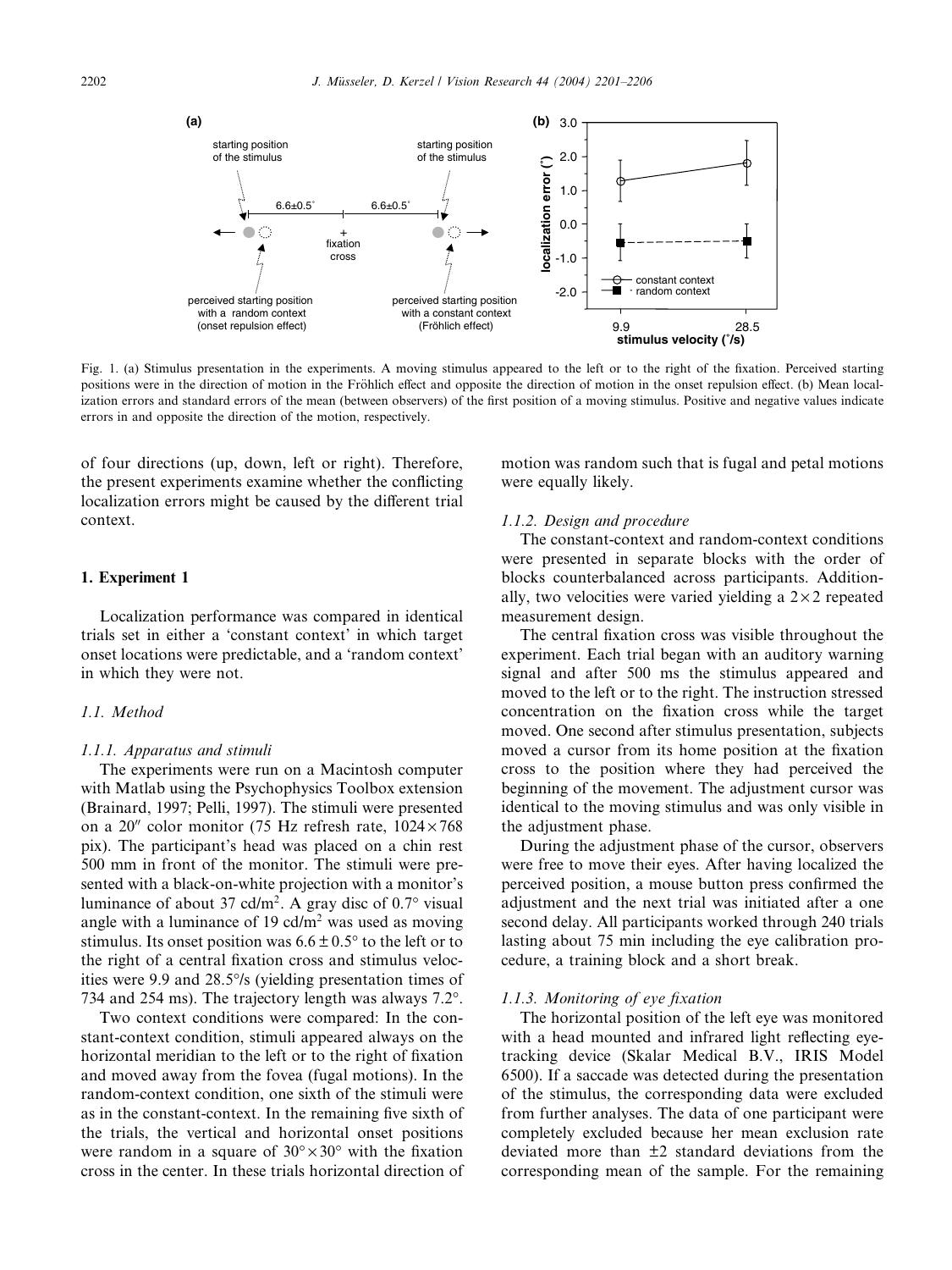participants mean exclusion rate was 8.7% in the constant-context condition and 9.5% in the random-context condition.

## 1.1.4. Participants

Ten individuals, aged 18–31 years, were paid to participate in the experiment. In the present and in the subsequent experiments all observers participated for the first time in a localization experiment and they reported having normal or corrected-to-normal vision.

# 2. Results and discussion

The difference between the adjusted and the true first position of the stimulus was computed. Positive and negative values indicate errors in and opposite the direction of the motion, respectively. Mean error values were computed for every observer and each condition separately.

As can be seen from Fig. 1(b), the constant-context condition produced a localization error of 1.54°  $(s_e = 0.62)$  in the direction of motion, while the randomcontext condition produced a localization error of  $-0.51$  $(s_e = 0.50)$  opposite to motion. The main effect of condition was significant in a  $2 \times 2$  within-subjects analysis of variance (ANOVA) with  $F(1, 8) = 32.68$ ,  $p < 0.001$ . However, only the localization error in the direction of motion (the Fröhlich effect) was different from zero with  $t(8) = 2.48$ ,  $p < 0.05$ , but not the localization error opposite to motion (ORE),  $t(8) = 1.02$ , n.s., always twotailed. Thus, there was only a tendency in the means for ORE.

Stimulus velocity did not reach significance in the ANOVA. However, separate t-tests showed a difference in the localization errors in the constant-context condition,  $t(8) = 2.82$ ,  $p < 0.05$ , but not in the random-context condition,  $t < 1$ . In other words, the experiment replicates the increase of the Fröhlich effect with increasing velocity (cf. Fröhlich, 1923; Müsseler & Aschersleben, 1998), but failed to show the velocity effect in ORE. Maybe the effect of velocity on onset repulsion is observed in a much slower regime of velocities (between 3 and  $9^{\circ}/s$ , cf. Thornton, 2002).

# 3. Experiment 2a and 2b

In Experiment 1, onset position (to the left/right of fixation) and motion direction (always fugal) were highly predictable in the constant-context condition. In contrast, both onset position and motion direction were unpredictable in the random-context condition. Thus, the differences between context conditions originated either from the spatial uncertainty or the directional uncertainty or both. To examine this possibility, we

systematically varied spatial and directional uncertainty. Experiment 2a was a replication of Experiment 1, but target motions were always fugal. Thus there was directional certainty in both conditions, and spatial uncertainty only in the random-context condition. In Experiment 2b, the onset position was always to the left or right context of fixation (spatial certainty), but motion direction was always fugal in the constant-context condition and fugal or petal in the random-context condition. Taken together, the two experiments may show whether spatial or directional uncertainty is causing the difference between the two conditions.

# 3.1. Method

## 3.1.1. Stimuli and procedure

Two different random-context conditions were introduced: In Experiment 2a target motions were always fugal with onset positions random in a field of  $30^{\circ} \times 30^{\circ}$ . In Experiment 2b, the onset position was always  $8.5^{\circ} \pm 0.5^{\circ}$  to the left or right of fixation (as in the constant-context condition), but motion direction was fugal or petal with equal probability. The constantcontext conditions were as in Experiment 1, but target eccentricity was slightly increased in both conditions  $(6.5^{\circ}$  in Experiment 1 vs. 8.5 $^{\circ}$  in Experiment 2). The larger eccentricity prevented the target trajectories from passing through the fixation cross.

#### 3.1.2. Participants

Nine observers participated in Experiment 2a (aged 20–43 years) as well as in Experiment 2b (aged 20–31 years). The constant-context and random-context conditions were presented in separate blocks with the order of blocks randomized across participants.

## 3.2. Results and discussion

As in Experiment 1, judgments in identical conditions were compared. The only difference was the trial context. With spatial uncertainty in the random-context condition (Experiment 2a), a localization error of 2.19-  $(s_e = 0.52)$  was observed in the constant-context condition and an error of  $0.77^{\circ}$  ( $s_e = 0.38$ ) in the randomcontext condition with spatial uncertainty. The difference between conditions was significant with  $t(8) = 5.19$ ,  $p < 0.001$  and both errors were statistically different from zero with  $t(8) = 4.24$ ,  $p < 0.01$  and  $t(8) = 2.03$ ,  $p < 0.05$ .

With directional uncertainty in the random-context condition (Experiment 2b), the localization error was 2.33 $\degree$  ( $s_e = 0.51$ ) in the constant-context condition and 1.56° ( $s_e$  = 0.51) in the random-context condition with directional uncertainty. The difference between conditions was only marginally significant,  $t(8) = 2.22$ ,  $p = 0.057$ , but both errors were different from zero with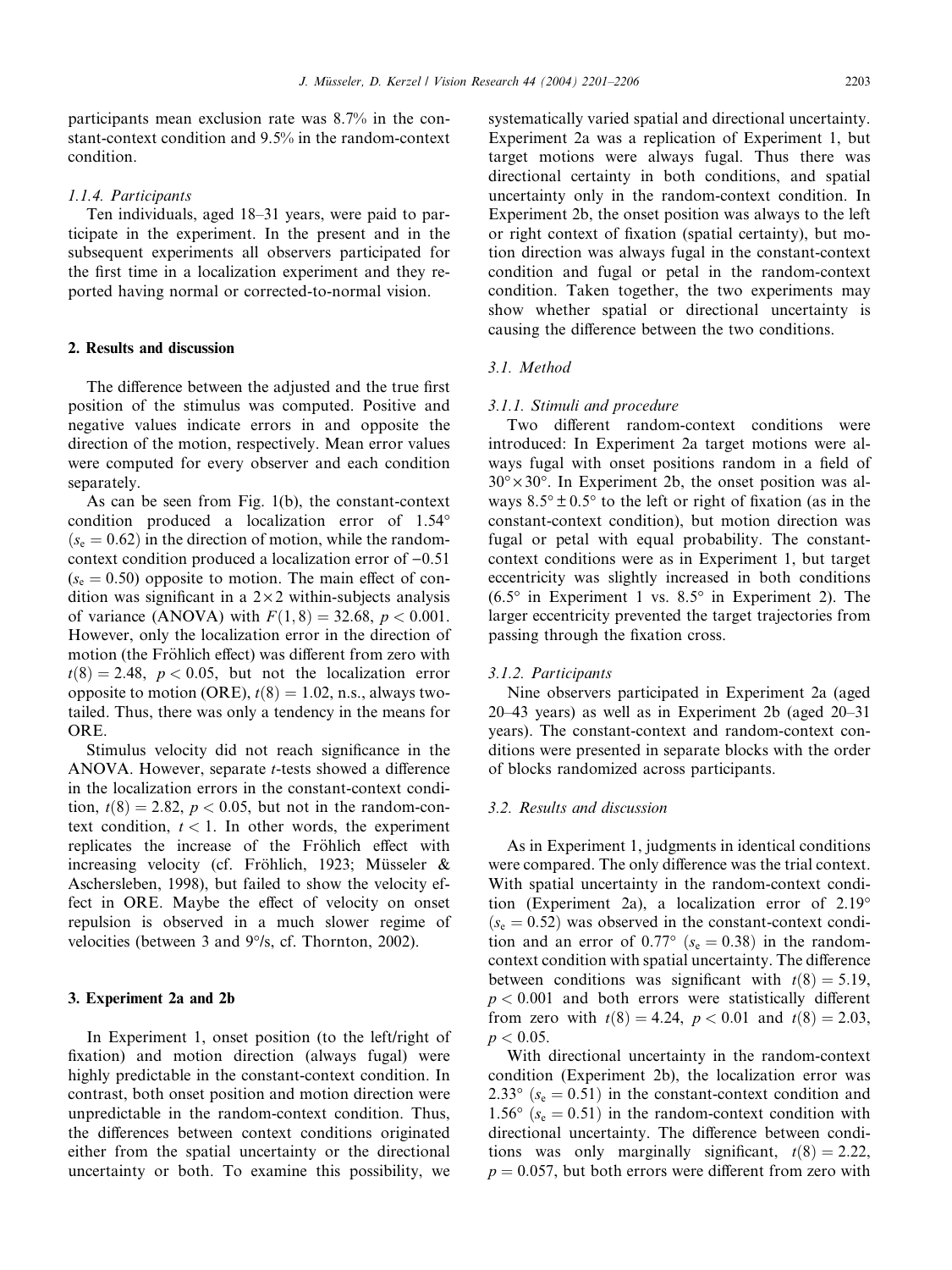$t(8) = 4.57$  and  $t(8) = 3.07$ , both  $p < 0.01$ . We may conclude that the localization error in motion direction is much more reduced with spatial uncertainty (Experiment 2a) than with directional uncertainty (Experiment 2b). Note, however, that localization errors were always positive. Thus a combination of both factors is more likely to produce the negative localization error (ORE).

#### 4. Experiment 3

In Experiments 1 and 2, the stimuli always appeared at eccentric positions in the constant-context condition. In the random-context condition, however, stimuli occasionally appeared near fixation. One may assume that observers had a more accurate perception of onset position in these near-fixation trials (i.e., because of the high spatial resolution in the fovea). This may have helped observers to reduce any localization bias regardless of whether the stimuli were presented near fixation or not. In other words, it is possible that the localization judgments of the random-context condition generally benefited from the more accurate perception and localization in the near-fixation trials. If this was correct, the difference between conditions is expected to disappear in a random-context condition in which stimuli always appear at eccentric positions.

# 4.1. Method

## 4.1.1. Stimuli and procedure

The constant-context conditions were as in Experiment 1. In the random-context conditions target motions were always fugal with onset positions random in a field of  $30^{\circ} \times 30^{\circ}$ , but onset positions were not in the inner field of  $10^{\circ} \times 30^{\circ}$  around central fixation. Thus, eccentricity of onset positions was at least  $5^{\circ}$  to the left or right of fixation.

## 4.1.2. Participants

Eight observers participated in the experiment (aged 20–28 years).

## 4.2. Results and discussion

Again, localization errors were larger in the constantcontext condition than in the random-context condition. The mean localization error was  $0.74^{\circ}$  ( $s_e = 0.20$ ) in the constant-context condition and  $-0.14^{\circ}$  ( $s_e = 0.30$ ) in the random-context condition. The difference between conditions was significant with  $t(7) = 2.44$ ,  $p < 0.05$ , but only the localization error in direction of motion was different from zero with  $t(7) = 3.70$ ,  $p < 0.01$ . We may conclude that a random-context condition, in which stimuli appeared always at eccentric positions, still produced much smaller localization errors than the constant-context condition. This is evidence that the difference between conditions originated from the spatial uncertainty independent of whether near-fixation trials were included in the random-context condition or not.

## 5. Experiment 4

In the previous experiments, the Fröhlich effect and ORE were observed within observers in successive blocks of trials even though the task was the same. This means that observers' responses changed within an experiment. If the effect of context took. hold immediately each new stimulus was presented, one could expect the changeover to be complete in a few trials. The present experiment examined the exact time course of this changeover.

## 5.1. Method

# 5.1.1. Stimuli, design and procedure

These were the same as in Experiment 1 save the following changes. Half of the observers were assigned to the constant-context condition, the other half to the random-context condition. Each participant was confronted with 100 trials. However, only every seventh trial, in which the stimulus always appeared at  $6.6^{\circ} \pm 0.5^{\circ}$  to the left or right of fixation, entered the data analysis. As in Experiment 1, the constant-context and random-context condition differed only with regard to the trials presented in between.

Participants were verbally instructed at the beginning. Then, the experimenter demonstrated the procedure by performing a single trial. Data collection started with the first trial performed by the participants.

#### 5.1.2. Participants

Forty-two fresh individuals, aged 20–35 years, were paid to participate in the experiment.

## 5.2. Results and discussion

The results are shown in Fig. 2. Note that the analysis was run with only a single observation for each combination of trial number, context and observer. The mean localization error was  $1.60^{\circ}$  ( $s_e = 0.26$ ) in the constantcontext condition and  $-0.20^{\circ}$  ( $s_e = 0.33$ ) in the randomcontext condition, but only the localization error in the constant-context condition was different from zero with  $t(20) = 6.15$ ,  $p < 0.01$ . A  $2 \times 15$  (context  $\times$  trial number) ANOVA revealed a main effect of context,  $F(1, 40) =$ 18.51,  $p < 0.001$ , but no effects of trial number,  $F(14, 560) = 1.28, p > 0.20, and no interaction,$  $F(14, 560) = 1.34, p > 0.15$ . However, when looking at the first five data points only, a corresponding  $2 \times 5$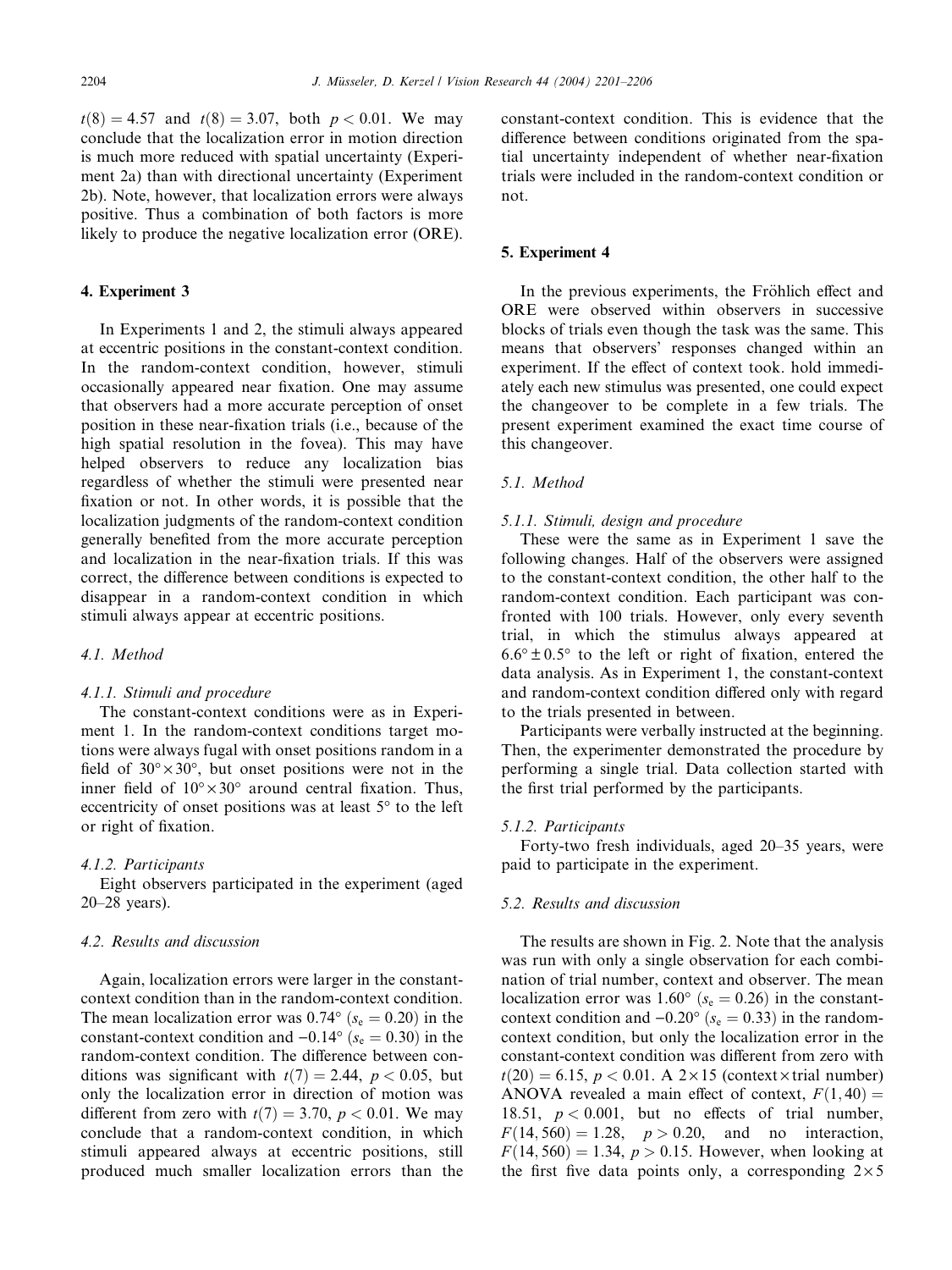

Fig. 2. Mean localization errors of the first position of a moving stimulus in the direction of the movement. Curves are fitted separately for each context condition to the exponential function  $y = a \cdot \exp(-b \cdot x)$ .

ANOVA revealed a significant main effect of condition,  $F(1, 40) = 19.85, p < 0.001$ , and a significant interaction,  $F(4, 160) = 2.84$ ,  $p < 0.05$ . Separate comparisons of the first five group means by  $t$ -tests revealed significant differences between the random- and constantcontext condition in the 22nd and 29th trial, at least ( $p < 0.05$ , at least,  $\alpha$ -level Bonferroni corrected, twotailed). Inspection of Fig. 2 suggests that the difference between conditions occurred somewhere in the region of the 15–35th trial.

# 6. General discussion

In four experiments, we demonstrated that the stimulus context strongly modulates localization of the first position of a moving target. When the target onset was highly predictable because the target always appeared close to two possible positions and moved only in a single direction, observers localized the target too far in the direction of motion (Fröhlich effect). In contrast, when the target onset was unpredictable because the target appeared at random positions within a large region of the display and moved in unpredictable directions, this localization error was at least drastically reduced. In fact, the mean localization error was in a direction opposite to target motion in three of four experiments, indicating a tendency for the onset repulsion effect (ORE). The difference between the two context conditions was reliable after only 22 trials.

These findings have far reaching consequences. Our results may either be taken to indicate that the perception of the onset position in a trial changes with the spatial predictability of the onset positions or that pointing movements are no reliable measure of perceived position. Possibly, pointing movements reflect perceived position in one condition, but not in the other. Alternatively, pointing movements may be an unreliable measure in general. So far, we have no means to evaluate these possibilities, but one may speculate about how predictability of target positions affected the pointing judgments.

With regard to ORE, Thornton (2002) systematically discussed five possible explanations. One of which may be applied to the difference between constant and random-context condition: When positional uncertainty is high, observers may notice a target relatively late, and with every new trial they might become aware of a possible localization error. To avoid this error, they may overcompensate and point to positions opposite to motion.

With predictable starting positions––as is the case in the constant-context condition (Fröhlich effect)— $$ observers already know the approximate onset position of the target in advance. In this case, visual top-down mechanisms might play the critical role. It is known that sensorimotor behavior easily adapts to situations with predictable starting positions and motion directions. For instance, when a stationary target is displaced systematically with every onset of a saccade, an adaptive change of the saccadic amplitude is observed after only a few trials (e.g. Deubel, Wolf, & Hauske, 1986). The interesting open question is whether this adaptation affects only the motor system or whether it also exerts an influence on the perceptual system as indicated by the present results. Certainly, this problem needs further experimentation.

#### Acknowledgements

The experiments were conducted while the first author was at the Max Planck Institute of Human Cognitive and Brain Sciences, Munich, Germany. We wish to thank Adam Reeves and two anonymous reviewers for their helpful comments and suggestions on a previous version of the paper and Silvia Bauer, Diana Berari, Veronika Gärtner and Anja Kriegs for carrying out the experiments. This study was supported by a grant from the Deutsche Forschungsgemeinschaft to Jochen Müsseler (DFG AS 79/3). Dirk Kerzel was supported by grants from the Deutsche Forschungsgemeinschaft (KE 825/3 and 825/4).

#### References

Actis-Grosso, R., & Stucchi, N. (2003). Shifting the start: Backward mislocation of the initial position of a motion. Journal of Experimental Psychology: Human Perception and Performance, 29(3), 675–691.